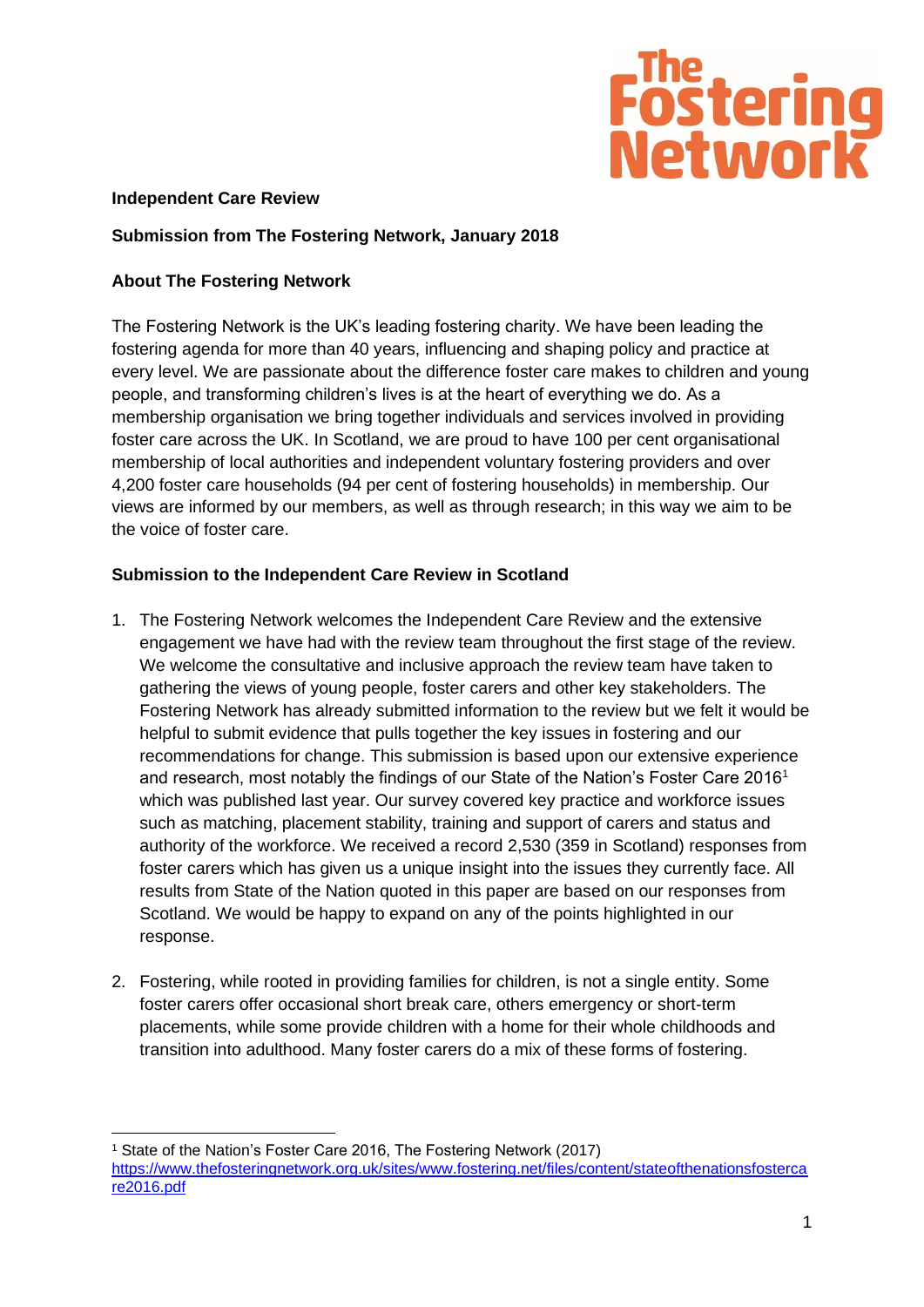### **Introductory points**

- 3. We know that good foster care is a protective factor for fostered children's education and wellbeing, despite the trauma of coming into care and the difficult starts these children have often had in life. Foster carers provide children with stability, security, attachment, and often their first positive experience of family life. As well as providing this family environment, foster carers are also the primary advocates and first educators for the children they look after. Foster carers make a difference which is recognised by schools, by local and national government, by regulators, and by many others in wider society. In November 2015 [University](http://reescentre.education.ox.ac.uk/wordpress/wp-content/uploads/2015/11/EducationalProgressLookedAfterChildrenOverviewReport_Nov2015.pdf) of Oxford research<sup>2</sup> revealed that educational outcomes improve for fostered children compared with those who are in need and stay living with families experiencing extreme difficulties and hardship. Various research by Sinclair, Schofield<sup>3</sup> and others also shows the positive impact of the care system on many young people who, for whatever reason, are not able to remain with their birth families.
- 4. We also know that there are many challenges within the care system that make it more difficult for foster carers and others working with fostered children to do their jobs properly and successfully, and that these challenges contribute to poor experiences and outcomes for some fostered children. These challenges include foster carers' "terms and conditions" as well as systemic issues around the way foster care is structured and delivered. We are clear that while some issues in fostering would be best addressed by legislative and regulatory change, many are actually problems to do with practice and the prevailing culture, both of which need challenging where they are causing problems or preventing an improvement in outcomes for children and young people.
- 5. Currently it is unclear how we measure outcomes for children and young people in care and who has the national and local oversight for outcomes. There are challenges around collecting a comprehensive and consistent set of data and measuring the impact of fostering (or any other form of care) in terms of children's outcomes. We would like to see the independent care review try to address some of these challenging issues which are essential to the improvement of the foster care system. All outcomes should be childcentred and children and young people should be the driving voice in deciding which outcomes are important to measure.
- 6. The legislative framework, policies and structure of local service delivery teams can create a barrier to providing a smooth continuum of care and support for young people up to the age of 26 years. Continuing care aims to support the journey from child to adulthood, however, it is open to interpretation and therefore lacks consistency across Scotland.

<sup>&</sup>lt;sup>2</sup> The Educational Progress of Looked after Children in England: Linking Care and Educational Data, The Rees Centre (2015) [http://reescentre.education.ox.ac.uk/wordpress/wp](http://reescentre.education.ox.ac.uk/wordpress/wp-content/uploads/2015/11/EducationalProgressLookedAfterChildrenOverviewReport_Nov2015.pdf)[content/uploads/2015/11/EducationalProgressLookedAfterChildrenOverviewReport\\_Nov2015.pdf](http://reescentre.education.ox.ac.uk/wordpress/wp-content/uploads/2015/11/EducationalProgressLookedAfterChildrenOverviewReport_Nov2015.pdf)

<sup>3</sup> For example, Sinclair, I., Wilson, K., and Gibbs, I. (2005) Foster Placements: Why They Succeed and Why They Fail, Jessica Kingsley Publishers, London; Schofield, G., Beek, M., Sargent, k., Thoburn, J., (2004) Growing up in foster care, BAAF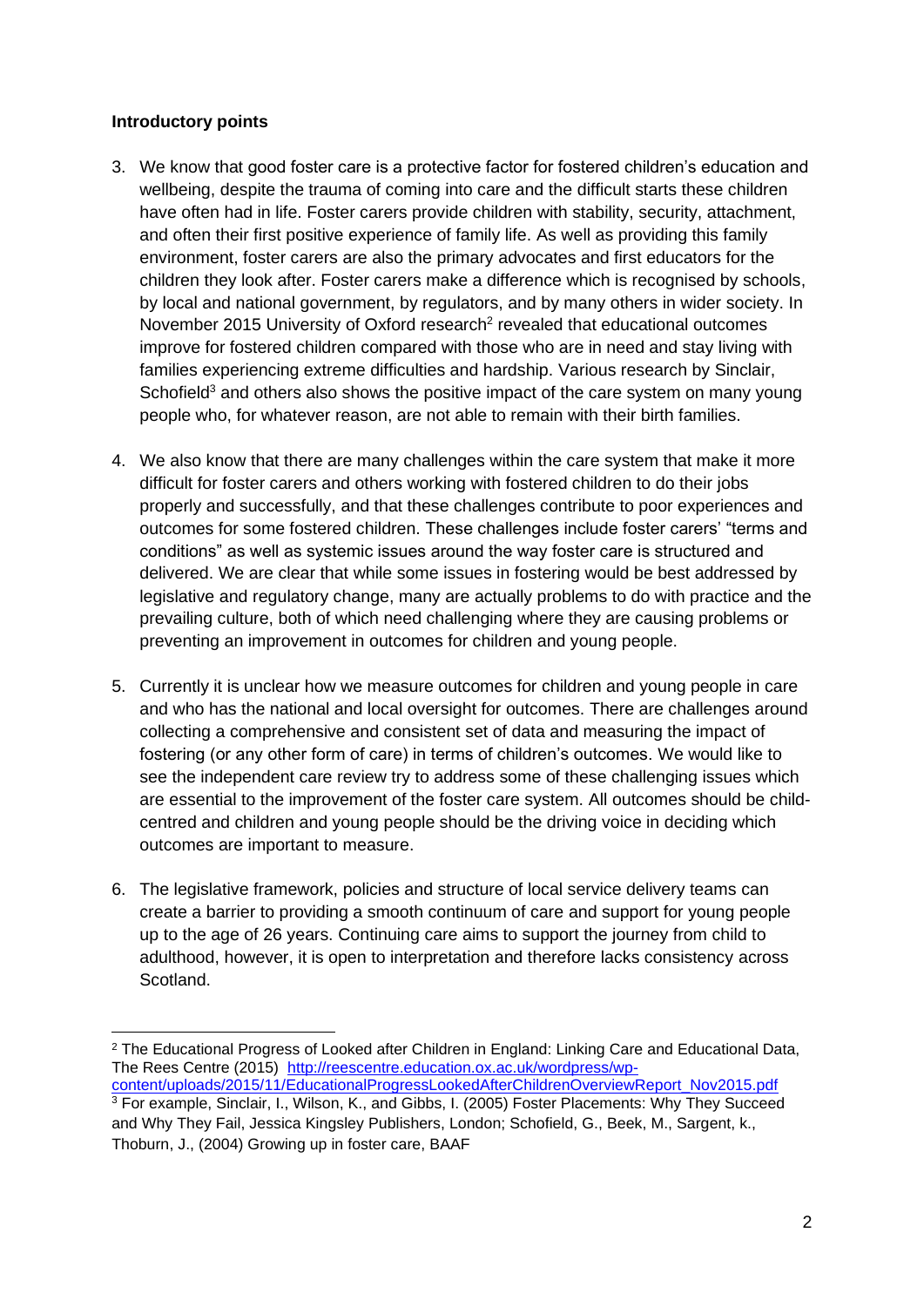## **Submission layout**

- 7. We have structured our response into four interlinked areas:
	- the **foster care system**, which includes the way in which fostering is commissioned, delivered, regulated and inspected;
	- the **foster care workforce**, to include the status, role and function of foster carers;
	- **outcomes for children and young people** in foster care; and
	- **continuing care** issues.
- 8. In each of these areas we have highlighted the key issues in fostering, both those which require legislative or regulatory change or those which require practice or culture change. We have also put forward possible solutions. Many of these issues are complex and solutions will need to be debated and tested as part of the review process.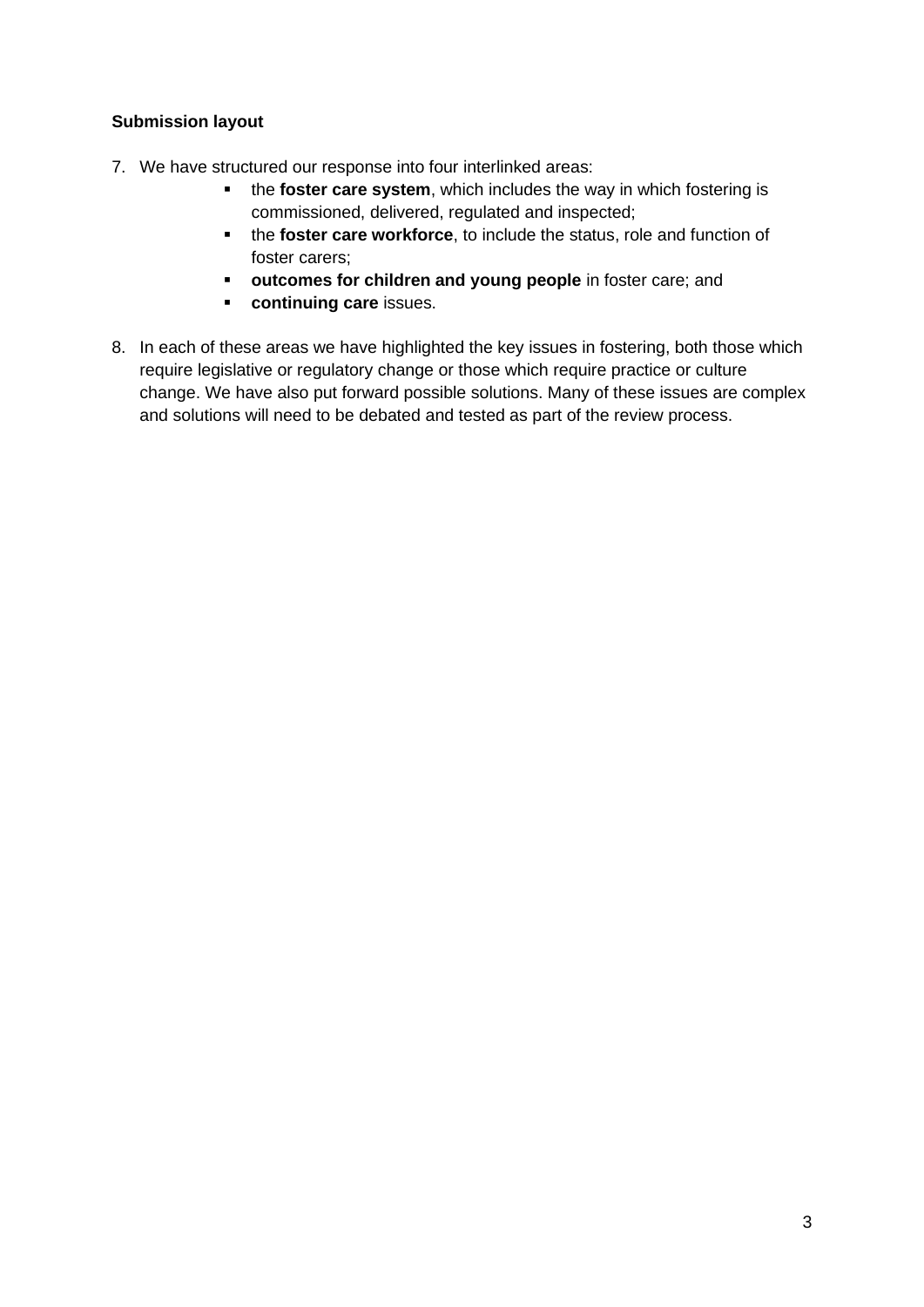### **Part one: Foster care system**

- 9. In Scotland there were 5,435 children living with foster families on 31 December 2016. This is three-quarters (75%) of 7,168 children in care looked after away from home. Therefore with the vast majority of children and young people in care living with foster families any change to the demand and funding of looked after children's services will impact heavily on fostering.
- 10. It is not just the demand in terms of numbers but also the complexity of needs of the children and young people coming into care. Children and young people coming into the care system may, for example, have been exposed to child sexual exploitation, trafficking or gangs, in addition to abuse, neglect and family dysfunction. This changing landscape of need places an increasing pressure on foster carers to develop new skills and expertise.
- 11. In addition to the above, the cuts to other parts of the social care system requires foster care to fill these gaps e.g. the closure of parent and child specialist units and residential care provision. Also, funding cuts to other areas of social care such as early intervention services and tightening eligibility criteria to access mental health services impact on foster care.
- 12. As a consequence the foster care system has had to develop from an informal, voluntary and unregulated activity to a more formalised, highly regulated and professionalised system of care for vulnerable children and young people, often with complex needs.
- 13. In this section we have outlined the key issues for the different aspects of the foster care system. We have started to outline possible alternative models and approaches to structuring the foster care system.
- 14. These ideas are at an early stage of development and require detailed discussions and testing with the sector. All the recommendations we put forward in this section have a central aim to improve outcomes for children and young people.

## **Assessment of children and young people's needs**

- 15. All services for children and young people in the care system are dependent on accurate, high quality assessments of need and effective commissioning to meet the identified needs. In order to get the right placement first time for each child there needs to be an accurate assessment of their needs. When a child has to move placements this can be hugely unsettling and often results in poorer outcomes for the child as well as being more costly. This is a point that has been clearly articulated by our young champions who speak about the benefits to the child or young person of getting the right placement first time.
- 16. The Fostering Network understands the challenges around assessing and predicting need but we believe there is much room for improvement. It is essential that individual social care assessments of children and young people are aggregated in each local area in order to strategically plan the services required for the looked after children population.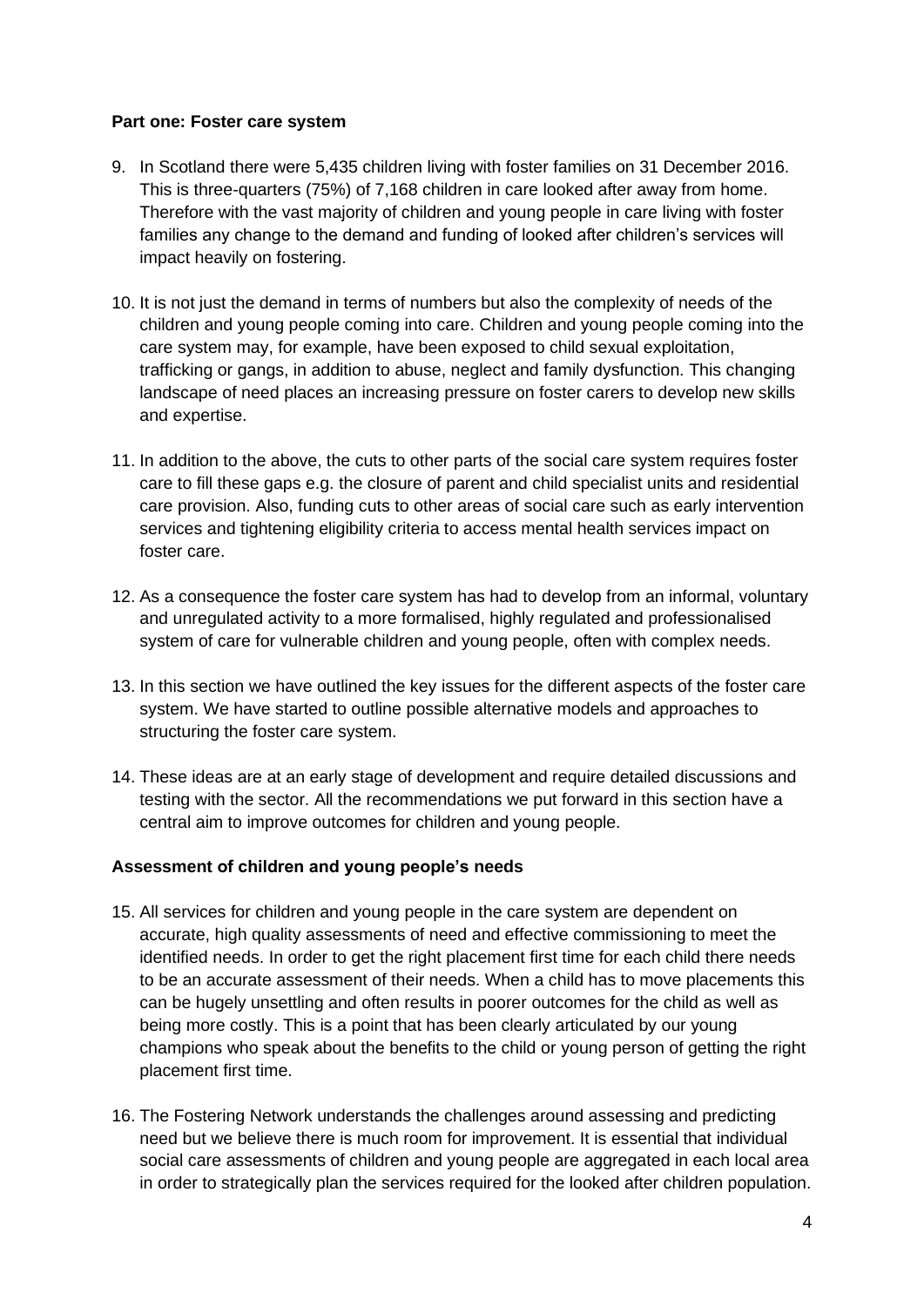- 17. Local authorities must assess not only the placement needs of children and young people but also the other social care, educational and health needs in order to provide therapeutic services and support for children and young people, many of whom have experienced, abuse and neglect before coming into the care system.
- 18. We believe that planning for children and intervention should happen in a timely manner and not just in response to crisis. Planning for individual children should allow them to be matched to a carer in the context of that carer's household and the needs of the other children living there, rather than each child's care planning being considered in isolation with no thought being given to competing or conflicting needs of the wider household.

## **Recommendation**

**Recommendation 1: Each local authority must conduct an annual needs analysis of their local looked after children population** in order to determine types of care placements required and to inform a targeted recruitment programme for foster carers who are able to meet the needs of the current care population. Local authorities must work with independent voluntary providers to achieve this. If this was done at a consistent standard and framework at a local level, it would be possible to aggregate results regionally and nationally for other purposes, such as recruitment campaigns.

#### **Recruitment and managing vacancies**

- 19. Recruitment of foster carers is a year-round activity. In an ideal world, this recruitment would only be to find foster carers to meet children's needs; all recruitment would be targeted and based on needs analyses, with local authorities and independent voluntary fostering providers working together to identify who is needed and where. In reality, however, all fostering services are able to recruit foster carers without regard to whether the skills they bring and homes they offer are actually needed for the children currently needing placements, or to whether other carers already exist who could provide the necessary placements.
- 20. As a result, there is a fundamental disconnect between the supply of foster carers and the demand for their services – local authorities have responsibility for all looked after children and therefore can choose to place them with their own foster carers or those fostering for independent voluntary fostering providers. Independent voluntary fostering providers can recruit as many foster carers as they like. Therefore, if no local authorities choose to use their services, or if these carers do not provide the skillsets or homes required by the fostering service, no children will be placed with them.
- 21. The mixed economy has therefore led to a situation in which recruitment in foster care is often driven by increasing numbers rather than by meeting the needs of children currently in the care system. Anecdotally, we hear of local authorities recruiting foster carers to bring children back "in-house", and independent voluntary fostering providers recruiting foster carers without reference to whether any local authority has a need for the skills and placements they can offer. Because few foster carers are paid retainers between placements, it is of little cost for fostering services to keep foster carers on their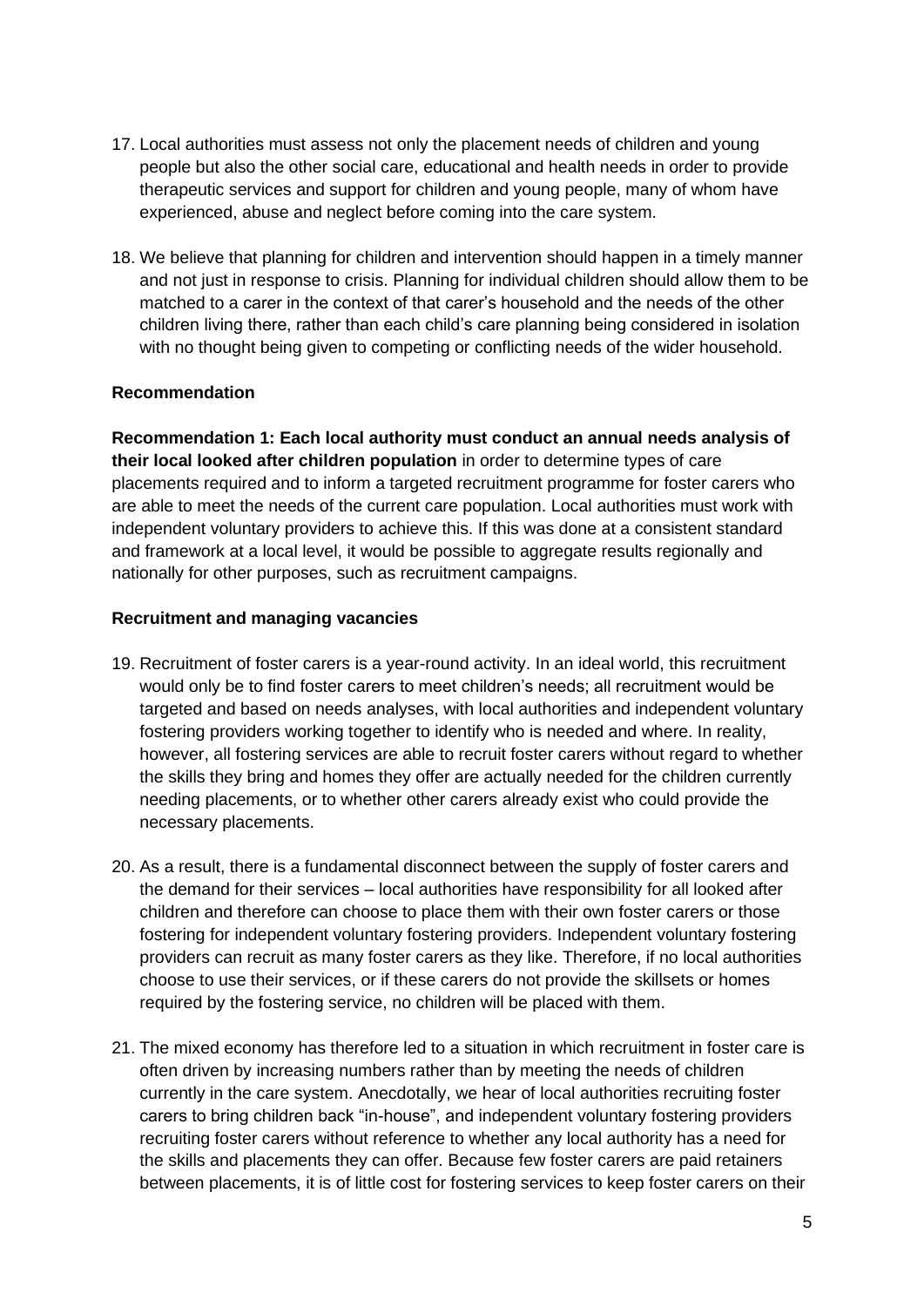books even if they are not being used; we know that some foster carers have vacancies for long periods of time, and that they understandably find this very frustrating, particularly if their fostering service is still recruiting new foster carers.

- 22. In fact, fostering services sometimes operate in competition with each other when recruiting new foster carers, with potential applicants being exposed to advertising from multiple fostering services in any one geographical area. This leads to duplicated costs of advertising, as well as potentially confusing people who just want to become foster carers but do not know which service to choose.
- 23. We end up with a situation, in which there is constant recruitment, foster carers with vacancies and shortages of carers for some "types" of children such as teenagers and large sibling groups. We believe that fostering services should work together to make best use of the existing foster carer workforce, and to recruit only where there is a need. We would like to see the increased use of regional consortia for needs-led and targeted recruitment, to increase effectiveness and reduce duplication. Communicating with foster carers about why they have vacancies is also crucial. The Fostering Network previously piloted a joint recruitment project, funded by the Scottish Government. The successful pilot focused on Edinburgh City Council, Scottish Borders, E Lothian and Midlothian Councils. The learning from this pilot highlighted the success of having a lead agency facilitate the joint recruitment across the four local authorities.

## **Recommendations:**

**Recommendation 2: All recruitment of new foster carers should be targeted to meet needs of the current care population, based on local authority's needs assessments.**  No fostering services should be recruiting foster carers for whom there is no demand. Instead local authorities and independent voluntary fostering providers should work together to make best use of the existing foster carer workforce and ensure they are recruiting the right foster families to meet the needs of the children in and coming into care i.e. target and match skills of carers with the needs of children. Fostering services should encourage any potential applicants whose skills they do not currently need to contact an alternative fostering service which does need these skills.

**Recommendation 3: All fostering services must publish an annual statement of vacancies and usage of existing foster carers, as well as need going forward.** This will help prospective foster carers to make an informed choice between fostering services. Some of this information is gathered in the annual returns to the Care Inspectorate.

## **Recommendation 4: Closer joint working protocols should be encouraged between local authorities and independent voluntary fostering providers.**

**Recommendation 5: An increase in regional consortia for needs-led and targeted recruitment should be explored**, to increase effectiveness and reduce duplication

#### **Recommendation 6: Fostering services should pay their foster carers between**

**placements**. While some foster carers may choose to hold a vacancy until a young person who matches their skill set needs a placement, many foster carers offer a home to a broad range of children and expect to be working as a foster carer on a full-time basis.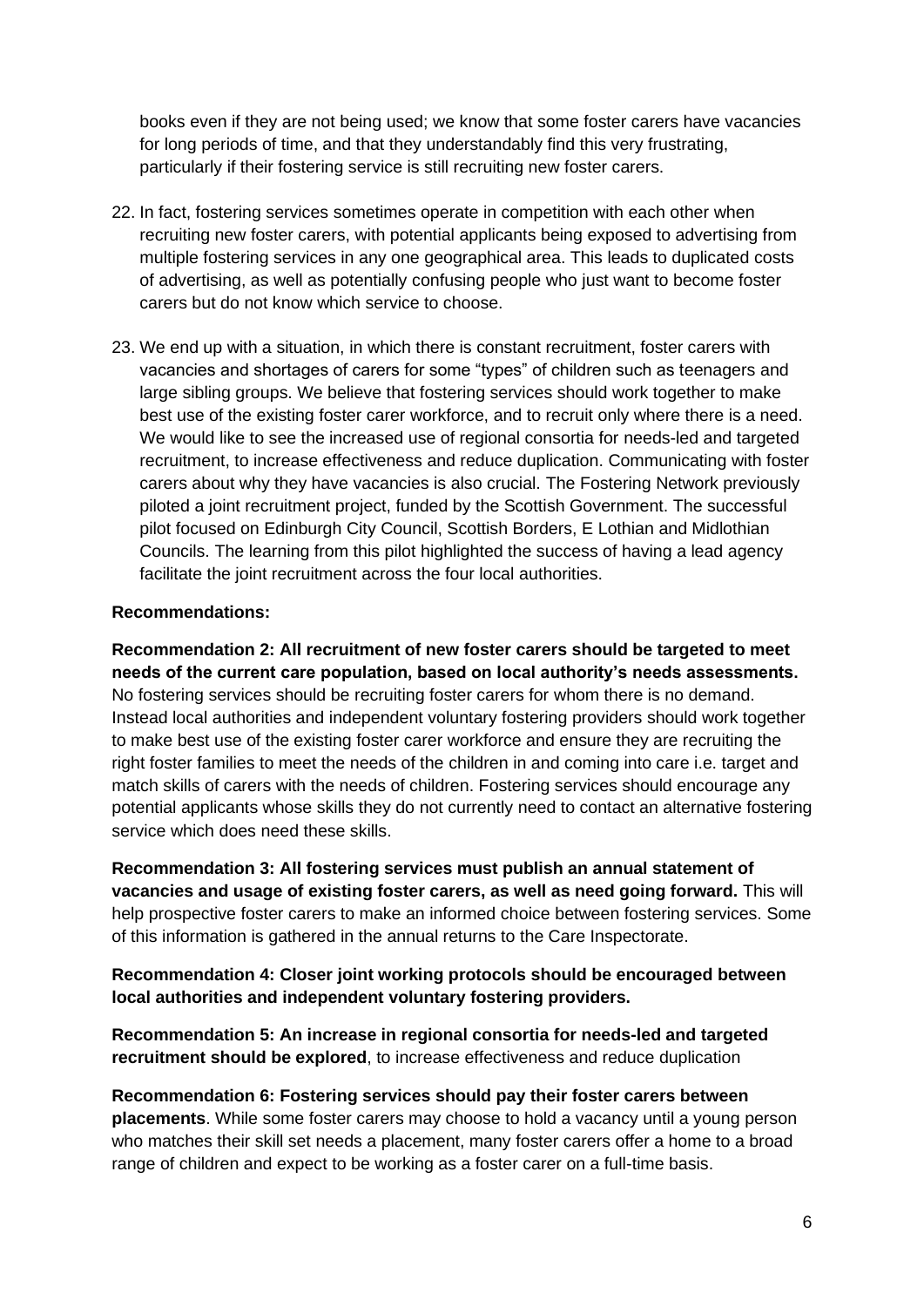**Recommendation 7: If a fostering service thinks it is unlikely that they will place a child with a family, they should be clear about this.** For short term gaps, they should consider whether the foster carer can widen the range of children they take or use their skills more creatively between placements (as long as they are being paid a retainer) to support other foster carers, provide short break care, undertake or deliver training, or assist in recruiting foster carers. If a fostering service thinks it is unlikely that they will place a child with a family in the long run, they should tell the carers to allow them to make decisions about the future.

# **Commissioning**

24. The Fostering Network believes foster care commissioning should be focused on children's needs and be outcome rather than cost based. We believe it is essential that a comprehensive needs analysis of the local looked after children population must drive any commissioning models and continuing care needs to be embedded into the commissioning contract.

## **Recommendations:**

**Recommendation 8: Foster care commissioning should sit within local authority children's services and not the finance/business division of the local authority.** This would re-focus commissioning on children rather than budgets and bring the decisions closer to practise and those who hold a detailed knowledge of fostering.

**Recommendation 9: The commissioning framework for fostering needs to link to outcomes for children and young people rather than cost.**

## **Permanent fostering**

25. The key issue for permanent fostering is early decisions not being taken when the child is first placed which leads to placement drift and children staying with foster carers for years by accident rather than by design. Also, feedback from our members through our State of the Nation survey shows placements can end when they feel it is not in the best interests of the child, but rather for financial reasons, or lack of support, or a difficult relationship between the carer and social worker, and other reasons that would likely not be accepted if a court were involved. This includes allegations, where child protection thresholds in place for all other children are not adhered to, and children are moved without a proper assessment. The State of the Nation report also found placements can end with little independent review and scrutiny of the decisions.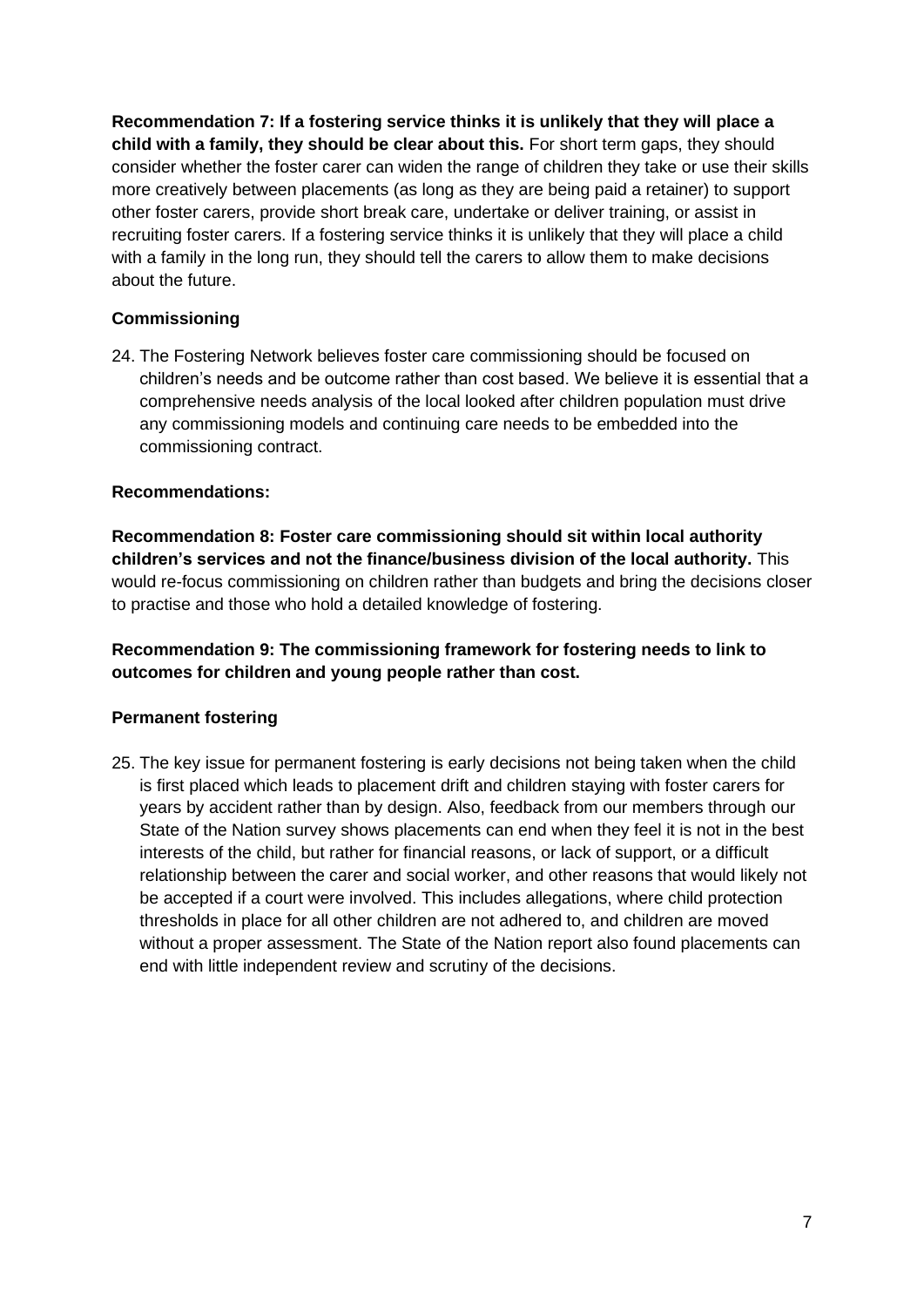## **Part two: Foster care workforce**

- 26. Currently, foster carers have an ambiguous employment status. Most foster carers are considered self-employed for taxation purposes but foster carers are not encouraged to work for more than one fostering service and their approval is not transferable. There is also a confusion over their role; while some fostering services insist that foster carers give up or cut down on their other paid work in order to foster, others are clear that foster carers must earn money outside of fostering, and indeed actively encourage "professionals" to bring their skills to fostering alongside their work.
- 27. The foster carer workforce holds a diverse range of opinion on the issue of employment status. This lies on a spectrum from expert volunteer on the one hand to fully professional child care expert on the other. The Fostering Network appreciates that this is complex area. We hear regularly from many foster carers, and while we know many do think full employment by a fostering service might be a way to deal with the problems they are encountering, others – including long-term and permanent foster carers are less sure. For example they are concerned about the potential impact this could have on tax arrangements, combining fostering with other employment outside of the home, and being able to say no to a placement if it doesn't suit their family situation. This is an area that needs more focus and exploration.

## **Recommendations:**

**Recommendation 10: The Fostering Network believes that all foster carers must have:** 

- **Status and authority**
- **Equal respect as key member in the team around the child**
- **Payment for time and skills, as well as all expenses covered via allowances**
- **Support and training.**

## **Recommendation 11: The Scottish Government should introduce a statutory minimum foster care allowance.**

#### **Part of the team**

- 28. Foster carers are a key part of the team working with fostered children. They must be treated as co-professionals and given all the information and authority they need to be able to look after these children to the best of their ability. However, according to the State of the Nation 2016 survey, 25 per cent of foster carers felt that children's social workers do not treat them as equals.
- 29. We have noted a rise in fostering being increasingly described as "parenting" or "parenting plus" in some parts of the sector; while foster care of course provides children with a home and family and therefore involves parenting, the needs of most fostered children and the system within which foster carers work require them to be child care experts at the heart of the team.
- 30. As part of our State of the Nation survey of 2016, when asked "would you recommend fostering to others who may be considering it?", only half of foster carers said yes. This represented a marked decrease from our 2014 survey, when the corresponding result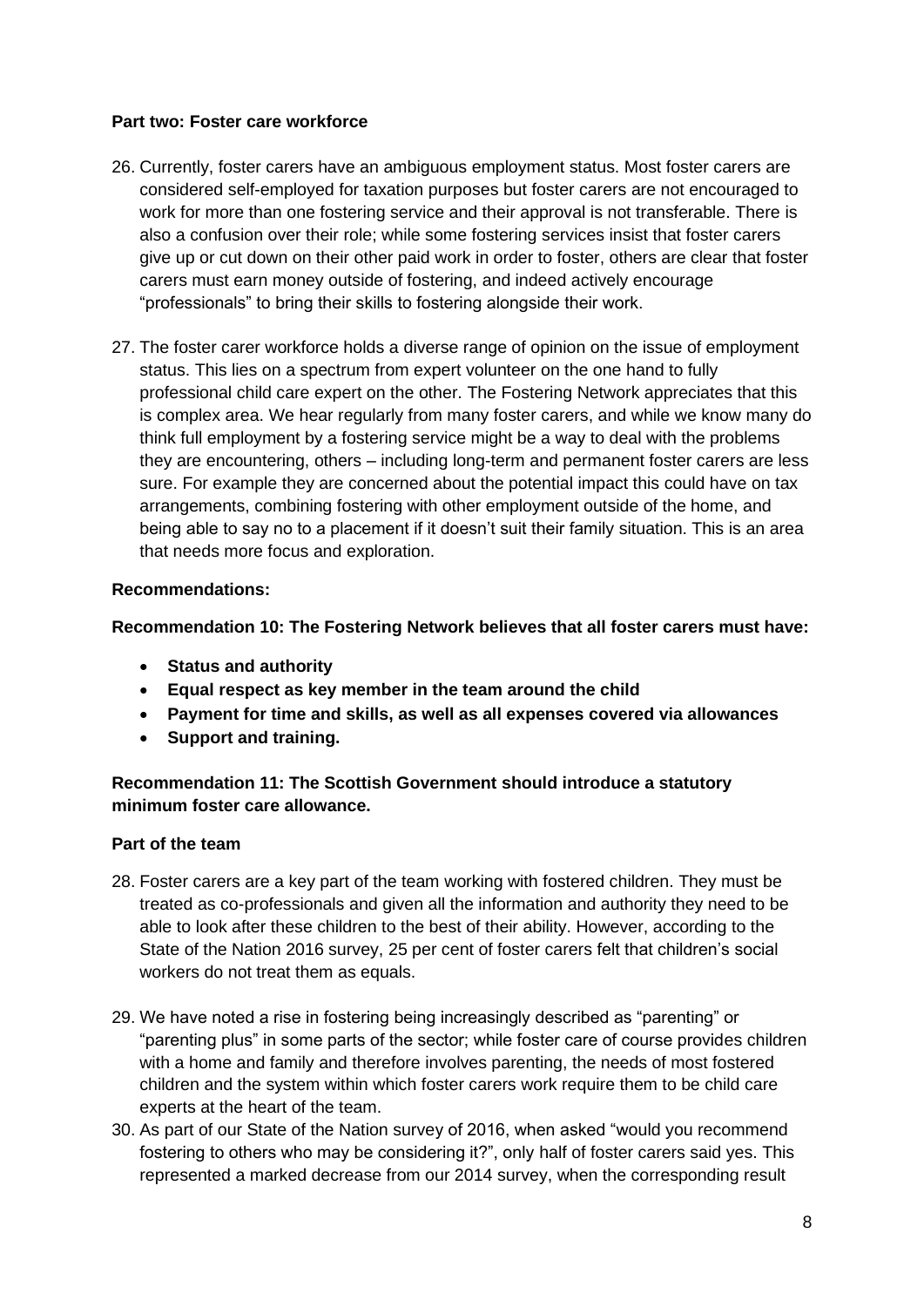was two-thirds. We wanted to find out why a growing number of foster carers feel unable to recommend the role. Analysing the answers of those who answered 'no' to this question showed that foster carers felt increasingly unsupported and underpaid, and that they were not treated as equal members of the team.

- 31. One example is what happens when foster carers face an allegation, which is unfortunately something that many will experience during their fostering career. Most foster carers accept that allegations are an occupational risk, and nearly all of them will be unsubstantiated or unfounded. However, once an allegation is made, carers are not treated as other professionals; they are too often left not knowing timescales, not being given access to independent support and having financial support removed. In contrast, their social work colleagues would be afforded HR, legal and emotional support should an allegation be made against them.
- 32. Moreover, foster carers must be involved in decision making for a child's future, but many feel they are excluded. Many foster carers also feel that they are still not given the authority to make day-to-day decisions about the children in their care. According to the State of the Nation survey, 34 per cent of short-term placement carers felt that they were only allowed to make appropriate decisions some of the time, rarely or never.
- 33. Another long-standing issue is that of information sharing: in our State of the Nation survey, 25 per cent of foster carers reported that they were rarely or never given all of the information about a fostered child prior to placement. This was often about the complexity of the child's needs and challenging behaviour. This is of real concern, because without full disclosure, it is extremely difficult for foster carers to make an informed decision about whether they can look after a child and meet their needs, as well as keeping everyone else in the household safe.
- 34. Foster carers need proper supervision and support from their supervising social worker. It is best practice that foster carer review meetings should be independently chaired, although we believe this does not happen routinely.

#### **Recommendations:**

**Recommendation 12: Foster carers must be given the authority to make everyday decisions on behalf of children in their care without unnecessary delays and restrictions. The Scottish Government guidance on decision making needs to be finalised, published, promoted and implemented.** Currently, the guidance on decision making for foster carers on the Scottish Government website, which was produced more than two years ago following extensive consultation with foster carers, is in draft form. It is not acceptable to have draft guidance as the final product. It is also concerning that the Scottish Government is now advising foster carers to use this draft guidance if they need a steer on decision making when this guidance has no formal or legal status. Additionally, strengthened guidance needs to address the need for all professionals – social care, education, health, police and so on – to understand and respect the role and responsibility of foster carers.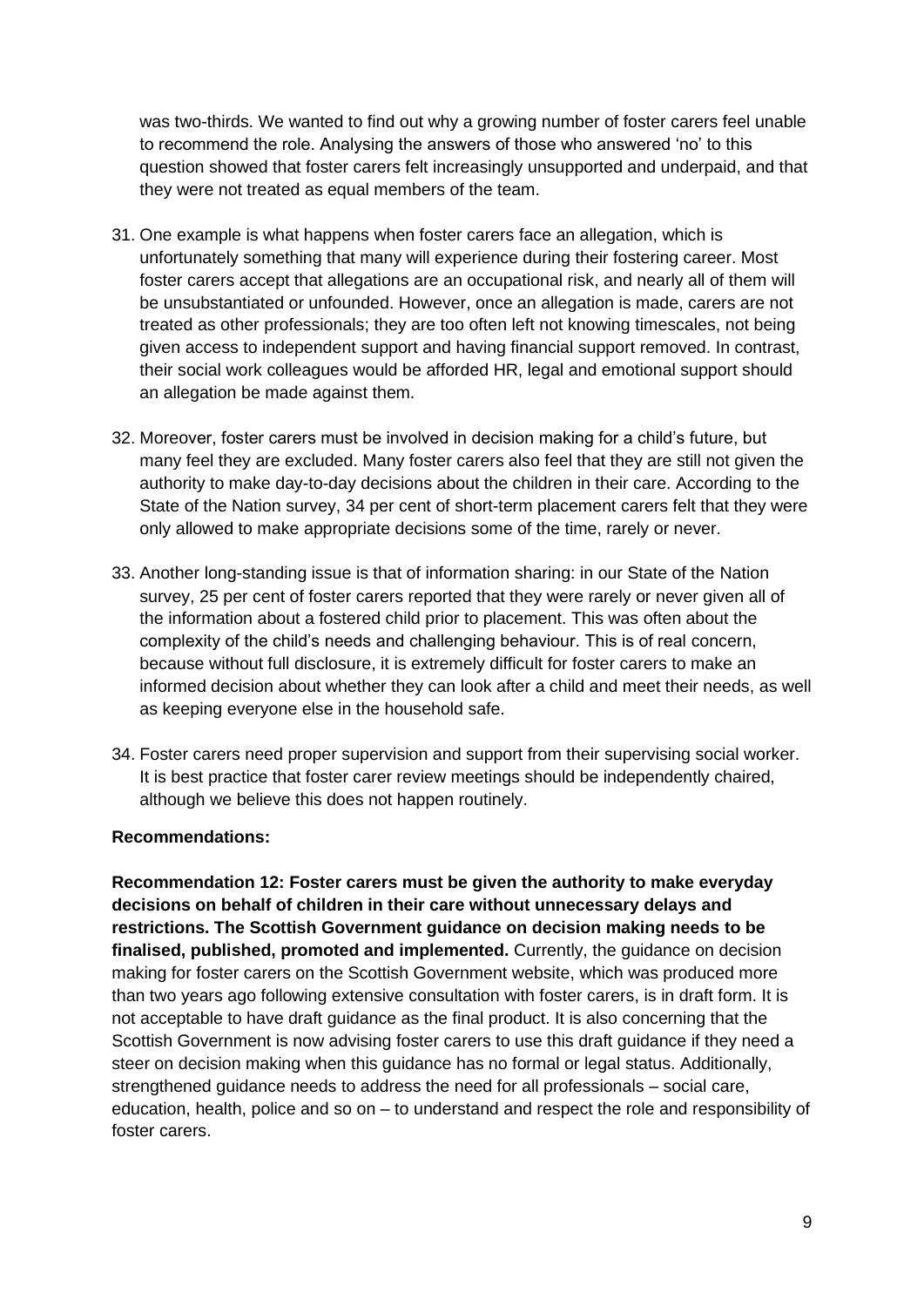**Recommendation 13: Foster carers must be recognised and valued as the experts who best know the children they care for; their views must always be taken into consideration.**

**Recommendation 14: Foster carers and fostering services must always be given all the available information they need to help children reach their potential and keep them and those around them safe.** As part of the team around the child, foster carers must be given access to children's files, particularly for permanent placements.

**Recommendation 15: We recommend all foster care reviews are independently chaired.**

**Recommendation 16: A transparent framework should be in place for dealing with allegations, and ensuring adherence to timescales.** Foster carers should be given the same HR, emotional and legal support that would be afforded their social work colleagues.

**Recommendation 17: Foster carers should be provided with independent support through the allegation process.**

## **Support**

- 35. Fostering is an immensely rewarding role but it can often be challenging. Therefore the support foster carers receive from their fostering service and their peers is crucial and often makes a difference to the stability and success of placements.
- 36. Our 2016 State of the Nation survey found that foster carers, on the whole, reported a positive view of support from their supervising social worker, with 66 per cent declaring it to be *excellent* or *good* and 15 per cent saying it was *acceptable*. However, in our 2014 survey the result for the same question was 73 per cent, so there has been a slight drop in the overall rating of supervising social worker support.
- 37. We found that out of hours and respite support is currently poor for many foster carers. One third of foster carers describe out of hours support as could be better or poor, while only a quarter of foster carers described respite provision as excellent or good, down from one-third in our 2014 survey<sup>4</sup>.

#### **Recommendations**

**Recommendation 18: Support for foster carers should be tailored to the individual needs of the child** they are caring for and should be matched to the developmental stages of the child.

**Recommendation 19: All fostering services should provide a dedicated full-time support service** for foster carers and **ensure access to respite/babysitting provision** for all foster carers. Unlike day-to-day family life, foster carers often need the permission of their

<sup>4</sup> State of the Nation's Foster Care 2016, The Fostering Network (2017)

[https://www.thefosteringnetwork.org.uk/sites/www.fostering.net/files/content/stateofthenationsfosterca](https://www.thefosteringnetwork.org.uk/sites/www.fostering.net/files/content/stateofthenationsfostercare2016.pdf) [re2016.pdf](https://www.thefosteringnetwork.org.uk/sites/www.fostering.net/files/content/stateofthenationsfostercare2016.pdf)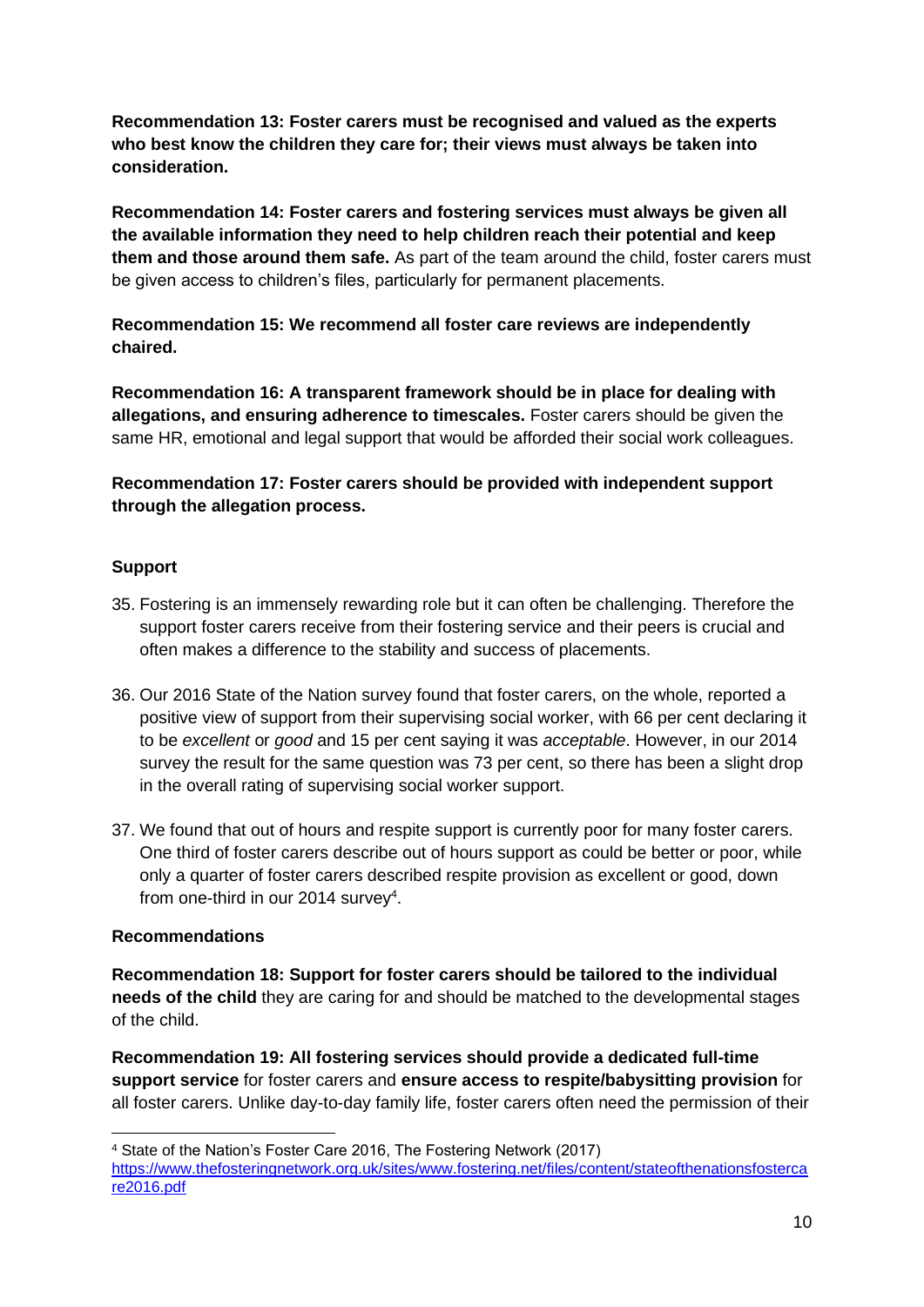fostering service before asking a friend or family member to babysit, or for permission for a child they are caring for to stay overnight with a family friend or relative. Due to issues of confidentiality, foster carers are often unable to share information about a child with a family friend or relative, restricting further the pool of 'approved' babysitters/respite carers. In addition we are aware that while foster carers are covered by legal protection insurance, currently this is not extended to the wider network of support unless the person is an approved foster carer.

**Recommendation 20: Peer support opportunities** should be enabled and promoted at a local level. Evidence from our Big Lottery funded Fostering Community Champions project in Scotland suggests that foster carers across Scotland value not just local peer support, but a 'listening ear' often by phone, of another carer who has faced a similar situation. For example, when dealing with an allegation, supporting a child onto an adoptive placement, advocating for more school support and so on, having another carer to bounce off has led to feedback such as 'I was ready to give up but this advice was invaluable and reminded me why I am a foster carer in the first place'.

## **Status and portability**

- 38. We often hear that foster carers feel insufficiently supported by their fostering services. Foster carer charters are an important first step in setting out what this support should entail. They can help foster carers to get the recognition they deserve and need to provide children with the best possible care, and represent a strong step, along with fees, improved status and authority, and better training, towards a professional foster care workforce.
- 39. While we know a number of fostering services have a charter in place, and we have recently sent our updated charter to all fostering services in Scotland, much more can be done to encourage more fostering services to take them up, to embed those that currently exist into practice, and to ensure that all charters remain relevant and respected by the whole team around the child.
- 40. We believe that an immediate improvement could be made by the introduction of a national register, a centrally held register of approved foster carers across Scotland. A national register would serve a number of purposes as follows:
	- improving safeguarding of children and young people, as currently there is no way of knowing that an applicant previously fostered elsewhere if the carer chooses to withhold the information;
	- supporting the creation of a standardised pre- and post-approval training framework linked to the register; and
	- improving the formal status of foster carers to allow the role to be more recognised and valued within the sector and by the general public.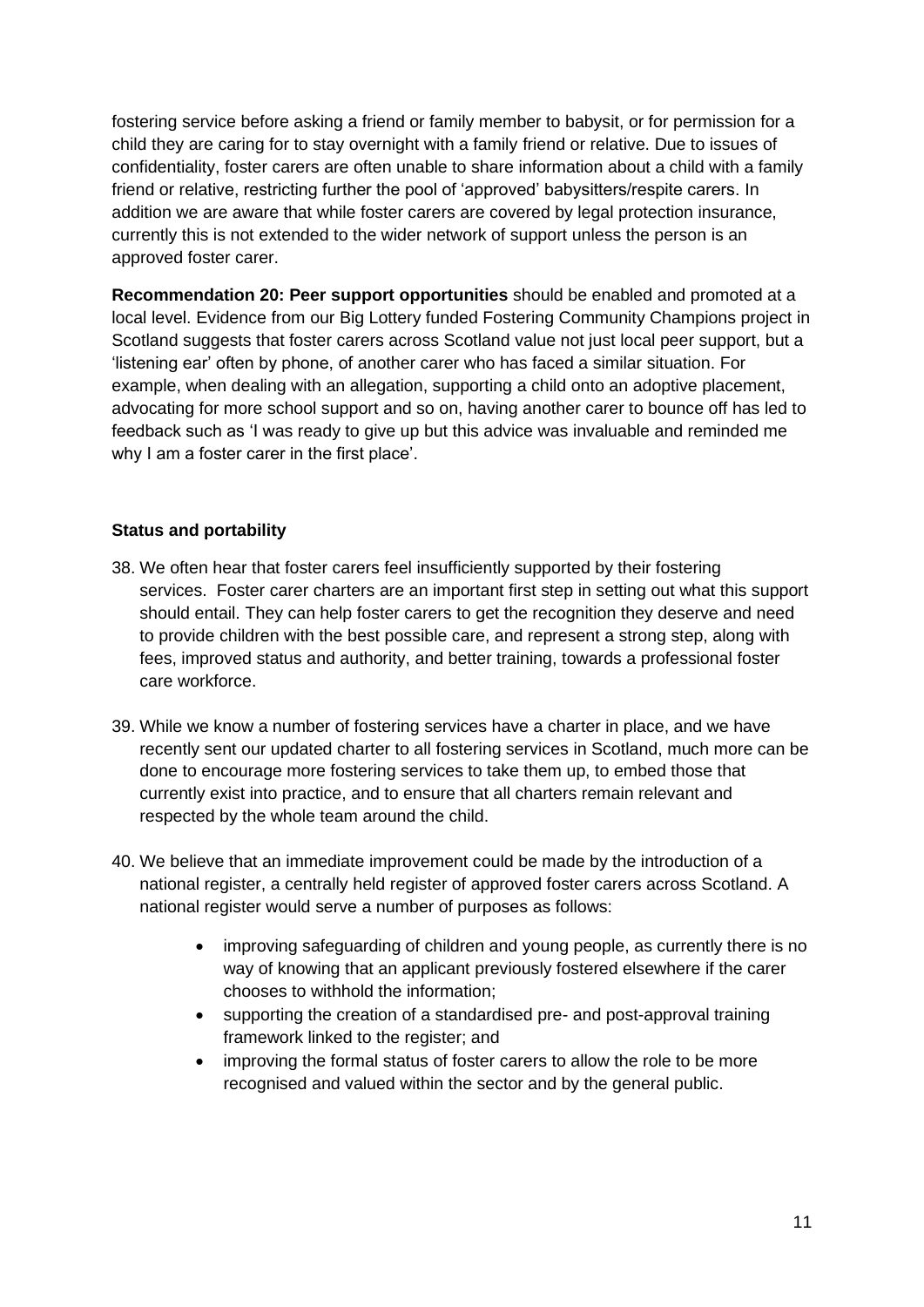#### **Recommendations:**

**Recommendation 21: There should be a national register of foster carers in Scotland.**

**Recommendation 22: It must become a statutory duty for all fostering services to have a charter in place that is reviewed every three years, with a clear and transparent process that allows foster carer and fostering service staff to provide challenge if it is absent or not being adhered to.**

## **Training**

- 41. Children and young people coming into the care system have an increasingly complex set of needs, due to their diverse experiences, for example child sexual exploitation, trafficking, gangs or arriving as unaccompanied asylum seeking children. There is a corresponding increased demand for foster carers to meet these needs. The recently published Learning and Development Standard for Foster Care has yet to be implemented and The Fostering Network is concerned that no resource has been allocated to assist fostering services to ensure the development and delivery of the training and support required to ensure the standards are met.
- 42. A standardised and accredited framework for training for foster care would set out the areas in which foster carers must demonstrate or develop knowledge and skills, and would provide the framework for services to develop their foster carer training programme. However, standardisation does not need to lead to a lack of flexibility in training. There will always be a need for foster carers to undertake specialised training relating to the demands of their specific situation and the needs of the children they are caring for. Personal development plans should be able to address both the standard and the specialised training.
- 43. However, it is not just about training for foster carers: other professionals should have knowledge of foster care woven into their own training and development processes. This is because, as already argued, foster carers are part of the team around the child but are often not treated in that way. They are viewed as the junior partner, and unduly pressurised to take placements that don't correspond to their skills, knowledge, experience, family circumstances and where they themselves feel most committed.
- 44. Children's social workers (CSWs) need to understand fostering and foster carers much better, so that they can develop realistic expectations and the skills to support them, as well as being a voice and advocate for the child. Supervising social workers (SSWs) have a split role – support and supervision – and there is no reason why CSWs cannot have one as well. The best children's services already do this. CSW need to build relationships with foster carers and view them as a tool through which to meet the needs of the child. This allows for intervention before a crisis, and not at too late a stage. There is also a need to ensure that all stakeholders in the team around the child understand fostering and the role of foster carers, including birth families, education and health professionals, corporate parents and commissioners.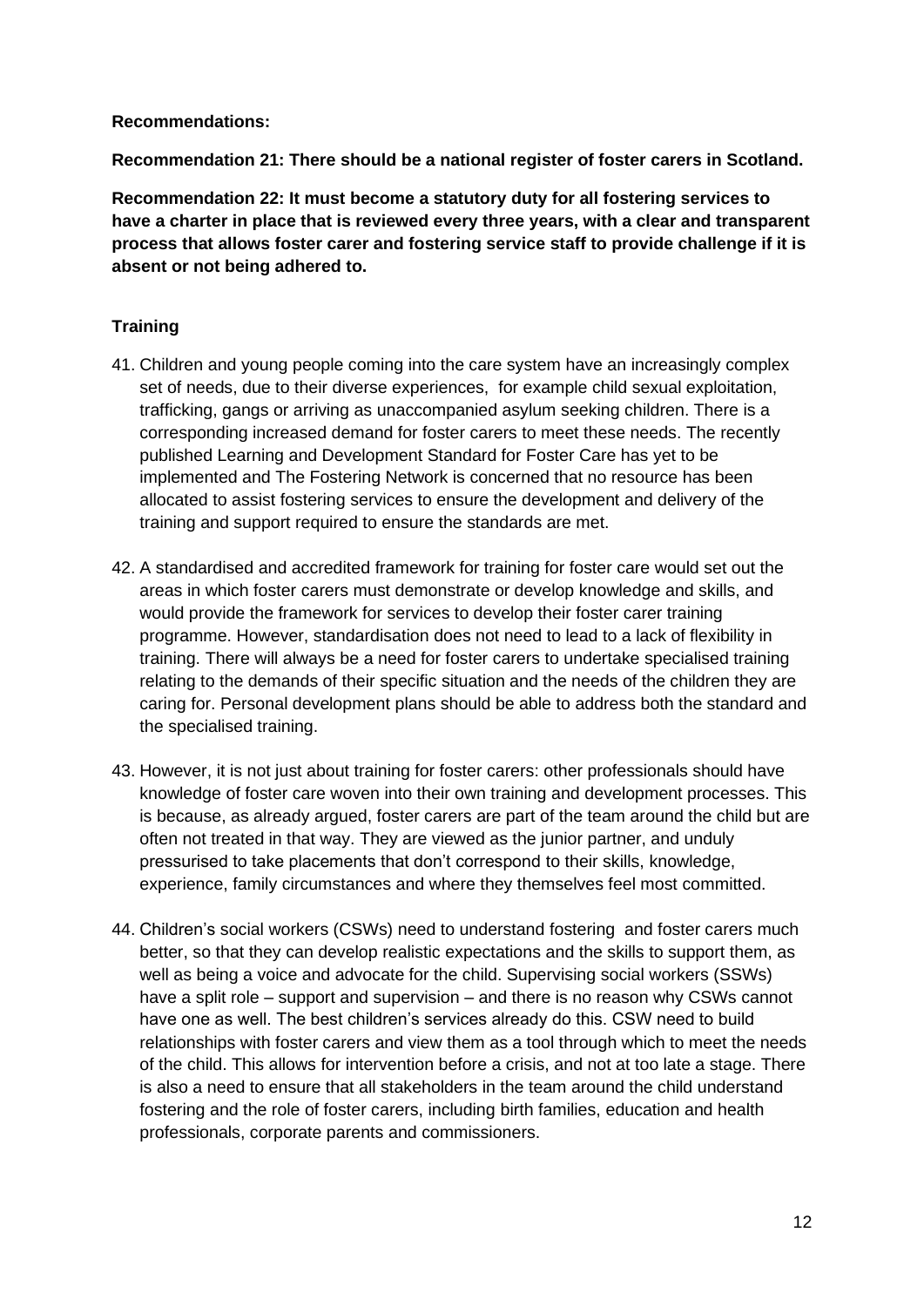## **Recommendations:**

**Recommendation 23: The learning and development framework for foster carers should be implemented covering accredited and standardised pre- and post-approval training.** Within this national standard there must be flexibility for training to be tailored to allow foster carers to meet the individual needs of children and promote their own personal development.

**Recommendation 24: It is essential that knowledge of fostering is included in training for social workers to enable them to work more effectively with the primary carers of the vast majority of looked after children.** Other professionals working with looked after children should also be given training to understand the role of foster carers. The young champions group have been very effective in delivering training on fostering to different professional groups.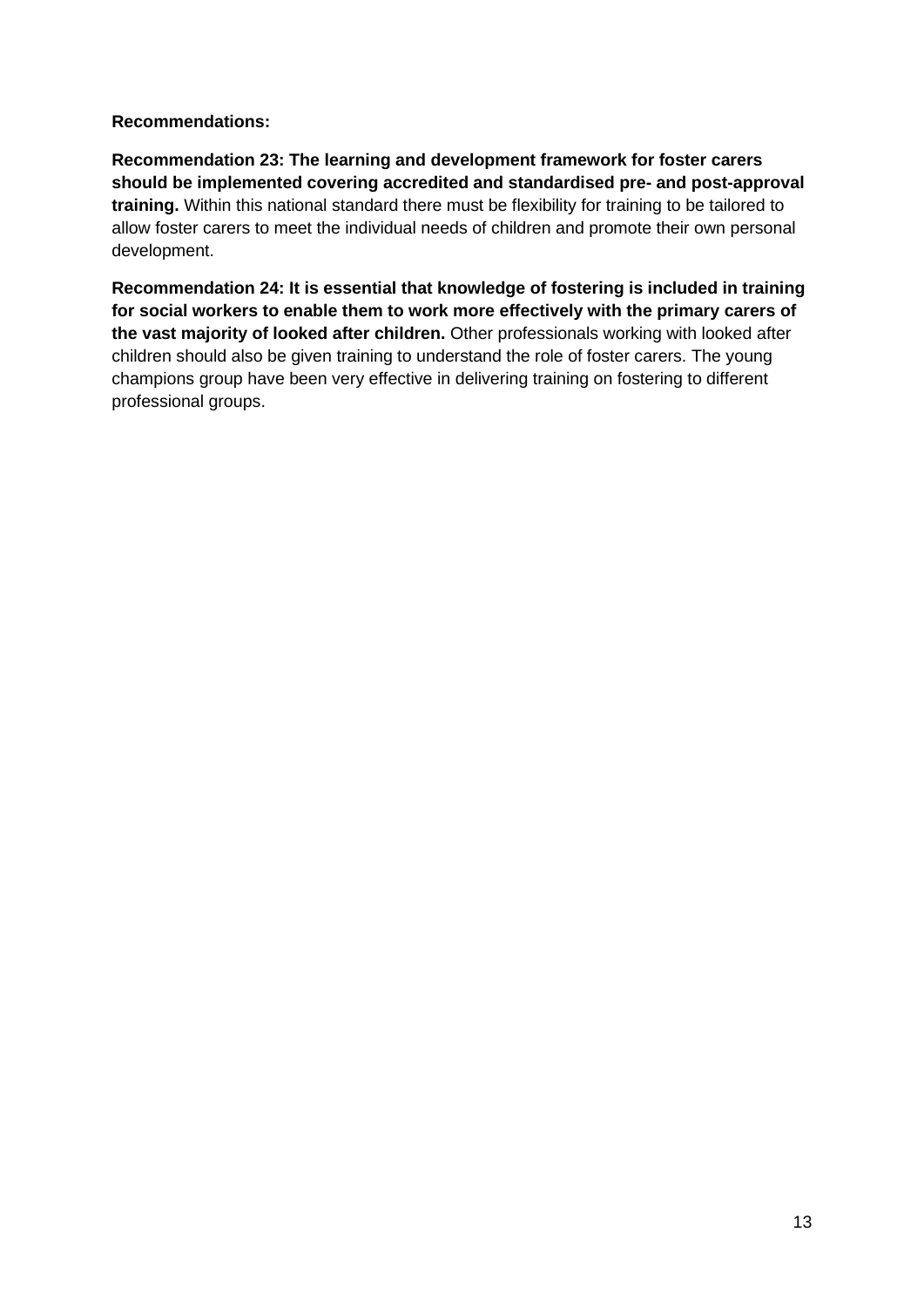## **Part three: Outcomes for children and young people**

## **Relationships**

- 45. It is well evidenced that those children who lack stability while in care have poorer outcomes<sup>5</sup>. An essential way to achieve stability is to focus on the relationship and attachment the child has with their foster carer(s). Attachments impact on social and emotional development, educational achievements and mental health.
- 46. Foster carers not only have a vital role to play while the child is living in their home but also in supporting the child as they move on, whether this is a move home or a move to another placement. Children and young people in care and care leavers told us that being able to stay in touch with their former carer was very important to them. However, surveys that The Fostering Networks carried out in 2015<sup>6</sup> showed one third of foster carers and one third of children and young people had been prevented from having contact and over half of the children and young people surveyed said they were not supported at all to keep in contact with former foster carers. The practice of cutting off the relationship between the child and their former foster carer is damaging and social work practice in this area needs to change.

## **Recommendations:**

**Recommendation 25: The Government should ensure that guidance and regulations require that children and young people in care are enabled to remain in contact with their former foster carers and that foster carers are enabled to support their former fostered children as they move home, move to a permanent placement, or move into and through the leaving care process**

**Recommendation 26: How children in care's relationships are being built and supported should be considered as part of Care Inspectorate inspection process.**

## **Improving outcomes through innovation**

- 47. In recent years The Fostering Network has run a number of innovative programmes and projects across the UK which seek to improve outcomes for fostered children and young people, including Fostering Links, Mockingbird, Head, Heart, Hands, Fostering Community Champions, Fostering Achievement, Step Up Step Down and Inspiring Voices. The learning from these programmes supports the organisation's objectives to innovate so that our members are able to respond to the changing world of fostering and allow us to improve outcomes for children and young people in foster care and leaving care.
- 48. The Fostering Network will continue to deliver the Mockingbird programme in England and plans to extend it further, over the next three years and beyond. This an alternative

<sup>5</sup>Data Pack Improving Permanence for Looked after Children, Department for Education (2013) <sup>6</sup> Keep Connected: Maintaining Relationships When Moving On. The Fostering Network (2016).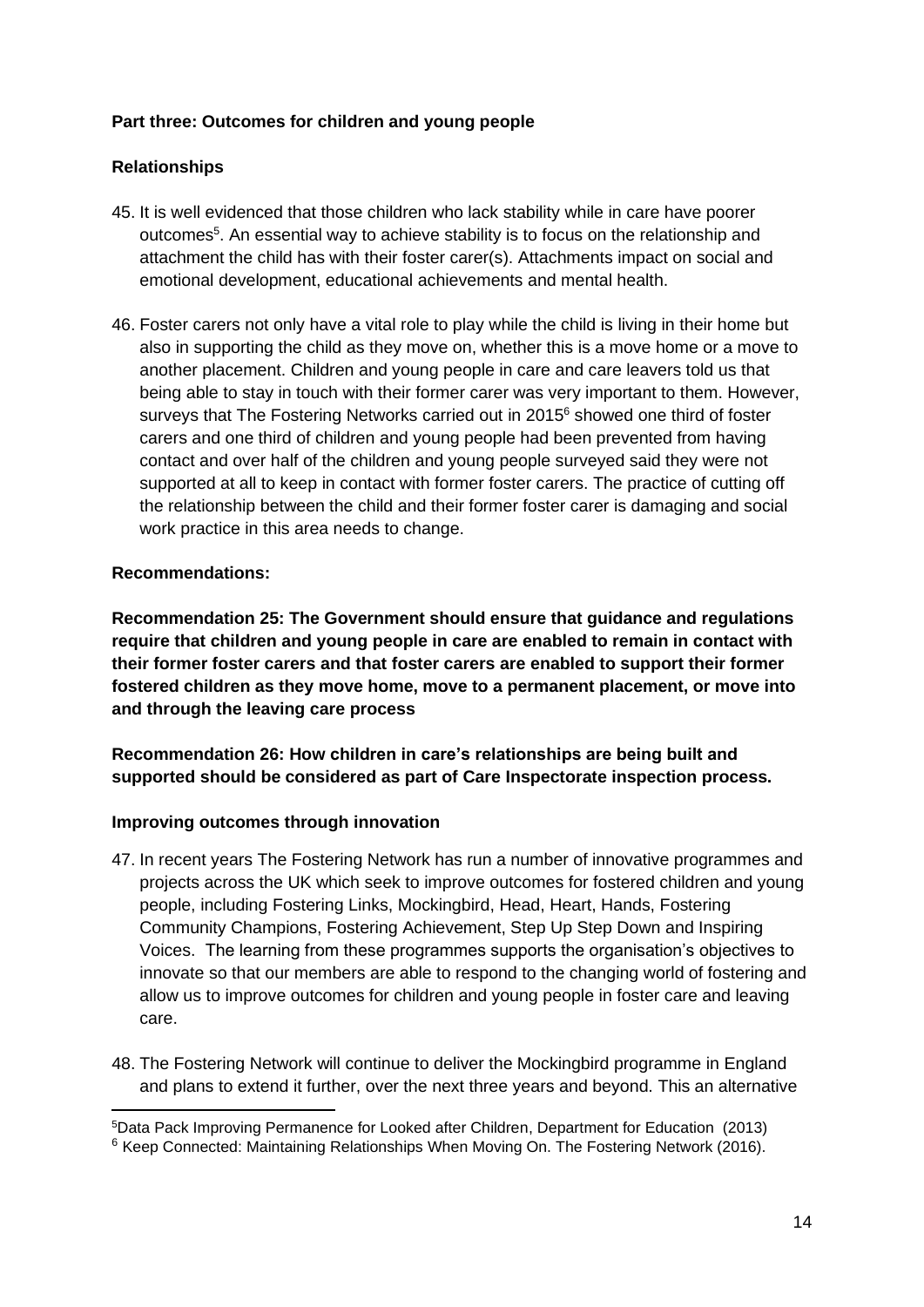method of delivering foster care with the potential to improve placement stability, safety and permanency for children and young people in care and to improve support for, and retention of, foster carers. The Mockingbird Family Model, upon which the Mockingbird programme is based, increases the protective factors around children through the provision of an extended network of family support. It uses the concept of a 'constellation' which is where six to 10 'satellite' families of foster and kinship carers live in close proximity to a dedicated hub home of specially recruited and trained carers offering respite care, peer support, regular joint planning and social activities.

- 49. Relationships are central to the Mockingbird programme, with hub carers and foster carers providing frontline care and with social workers able to concentrate on successful relationship building. The hub empowers families to support each other and overcome problems before they escalate, and offers children a more positive experience of care. The hub also builds links with other families important to the children's care plans and to resources in the wider community which can provide them with enhanced opportunities to learn, develop and succeed.
- 50. The Step Up, Step Down programme operates in Northern Ireland and has also been successfully used in England and Wales. The programme is based on the support care fostering model and uses highly trained and experienced foster carers to provide time limited, preventative support care to families. The foster carer role is broadened and expanded to enable the foster carers to work intensively alongside birth families to build their skills, capacity and networks. The programme gives parents the support of a foster carer who can 'step up' if the family needs additional support and 'step down' when parents are in a better place to support their children. If the family experience a crisis situation, the child can stay with a foster carer for a short period of time, rather than being placed with strangers.
- 51. Through delivering these programmes clear themes have emerged which we believe can be used to improve local arrangements in the delivery of foster care services:
	- **Peer support:** The programmes are based on the central principle of peer support. Peer support can increase the knowledge and confidence of foster carers and prevent problems from escalating which offers children a more positive and stable care experience. Peer support can also be a cost-effective intervention.
	- **Foster carers valued as equal members of the team around the child:** We believe it is essential that foster carers are respected and treated as skilled coprofessionals, and are recognised as part of the team working with the child. Often the foster carer is the person who knows the child best. In order for foster carers to be respected as a professional child care expert they need to be given all the information on each child, be fully involved in decision making and empowered to make appropriate day-to-day decisions concerning the children in their care, as explored in part two.
	- **Involvement in decisions:** Children and young people should be involved in all decisions made about them, particularly when it involves placement moves or contact arrangements.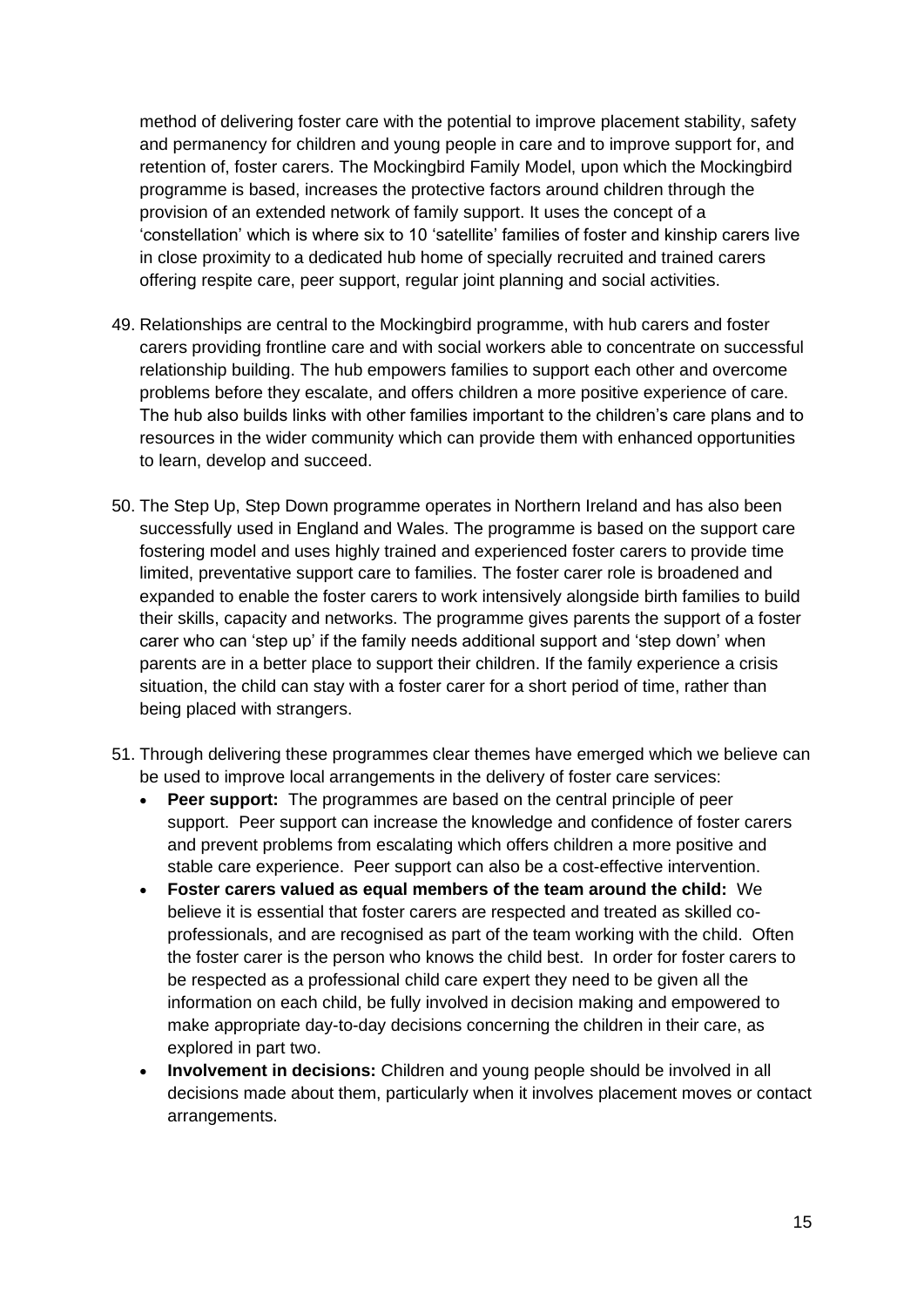## **Recommendation:**

**Recommendation 27: Good practice models that offer intensive peer support and aim to prevent placement breakdown, such as the Mockingbird Family Model and Fostering Community Champions should be further explored and invested in.**

### **Involvement of young people in their care**

- 52. At the heart of improving outcomes for children and young people is ensuring they have a strong voice in all decisions which affect their care. Too often, despite good intentions, children and young people's voices are absent from the system, decision making and reviews. We believe that this absence is a contributory factor to a range of the perceived issues within the system.
- 53. The Fostering Network's Big Lottery funded Champions project is an excellent example of how young people in foster care and the sons and daughters of foster carers have come together to share ideas and experiences, develop their confidence and create resources for the wider fostering community. In addition, their presentations to conferences and working groups across the sector, has enabled their voices to contribute to policy and practice development.
- 54. The Fostering Network believes that all fostered young people should have their voices heard and be given the opportunity to shape and co-produce children's services in partnership with local authorities and decision makers.

## **Recommendation:**

**Recommendation 28: Local authorities should ensure that they have in place mechanisms for listening to the voices of their fostered children, whether they live with local authority carers or are placed with an independent voluntary fostering provider.**